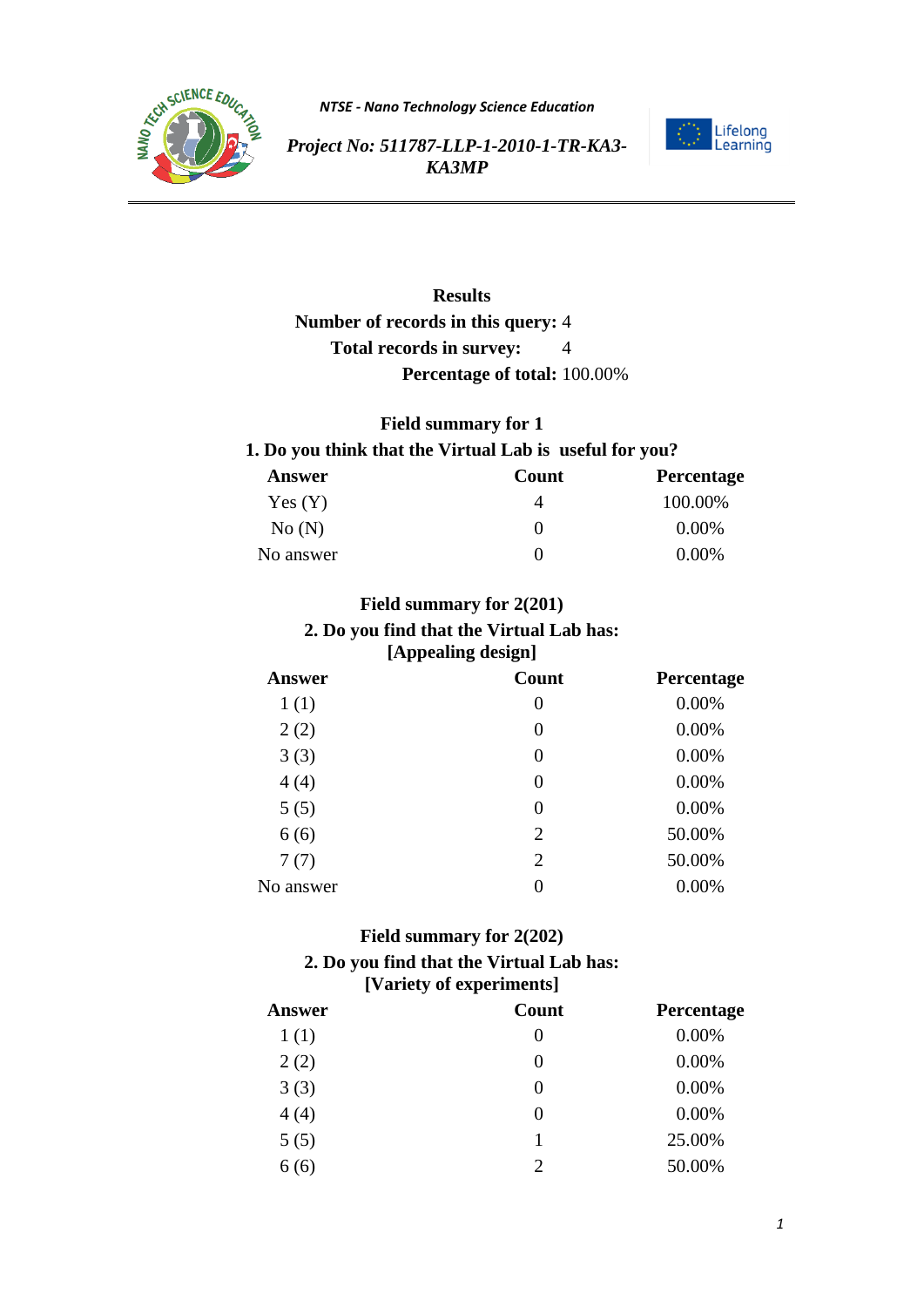



*Project No: 511787-LLP-1-2010-1-TR-KA3- KA3MP*

# **Field summary for 2(202) 2. Do you find that the Virtual Lab has: [Variety of experiments]**

| Answer    | Count | Percentage |
|-----------|-------|------------|
| 7 (7)     |       | 25.00%     |
| No answer |       | $0.00\%$   |

### **Field summary for 2(203)**

# **2. Do you find that the Virtual Lab has: [High quality and innovative suggestions for practical work]**

| <b>Answer</b> | Count | Percentage |
|---------------|-------|------------|
| 1(1)          | 0     | 0.00%      |
| 2(2)          | 0     | 0.00%      |
| 3(3)          | 0     | 0.00%      |
| 4(4)          | 0     | 0.00%      |
| 5(5)          |       | 25.00%     |
| 6(6)          | 0     | 0.00%      |
| 7(7)          | 3     | 75.00%     |
| No answer     | 0     | 0.00%      |

### **Field summary for 2(204)**

# **2. Do you find that the Virtual Lab has: [Has intuitive overall navigation]**

| <b>Answer</b> | Count          | Percentage |
|---------------|----------------|------------|
| 1(1)          | 0              | 0.00%      |
| 2(2)          | $\overline{0}$ | 0.00%      |
| 3(3)          | $\overline{0}$ | 0.00%      |
| 4(4)          | $\overline{0}$ | 0.00%      |
| 5(5)          | 1              | 25.00%     |
| 6(6)          | 1              | 25.00%     |
| 7(7)          | $\overline{2}$ | 50.00%     |
| No answer     | 0              | 0.00%      |

### **Field summary for 2(205)**

# **2. Do you find that the Virtual Lab has: [Has intuitive tools providing easy orientation in the material]**

**Answer Count Percentage**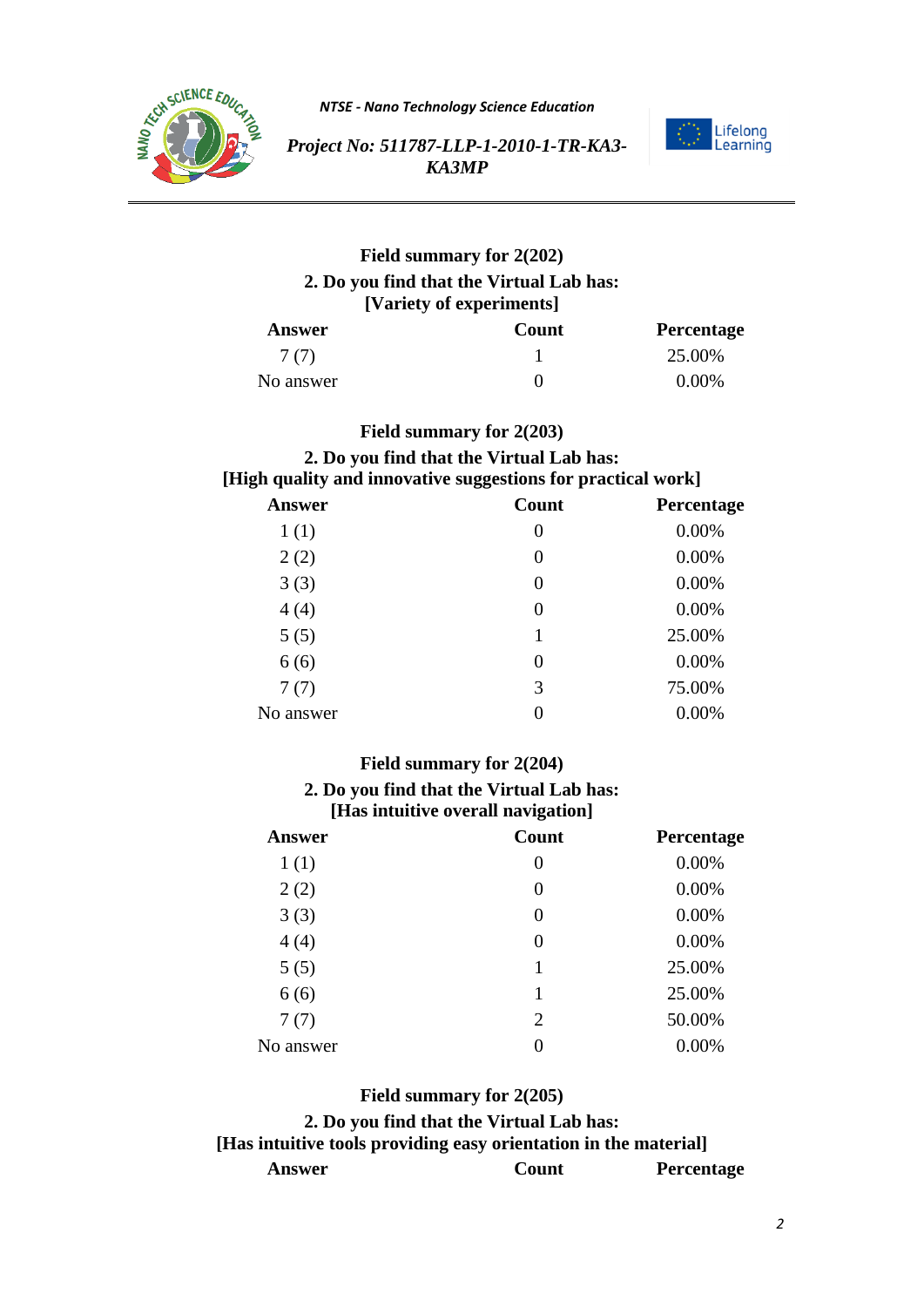



*Project No: 511787-LLP-1-2010-1-TR-KA3- KA3MP*

# **Field summary for 2(205) 2. Do you find that the Virtual Lab has: [Has intuitive tools providing easy orientation in the material] Answer Count Percentage**

|           |                | $\bullet$ |
|-----------|----------------|-----------|
| 1(1)      | 0              | 0.00%     |
| 2(2)      | 0              | 0.00%     |
| 3(3)      | $\overline{0}$ | 0.00%     |
| 4(4)      | 0              | 0.00%     |
| 5(5)      | 0              | 0.00%     |
| 6(6)      | 3              | 75.00%    |
| 7(7)      | 1              | 25.00%    |
| No answer | 0              | 0.00%     |
|           |                |           |

### **Field summary for 2(206)**

# **2. Do you find that the Virtual Lab has: [Introduces a lot of support materials]**

| <b>Answer</b> | Count          | Percentage |
|---------------|----------------|------------|
| 1(1)          | 0              | 0.00%      |
| 2(2)          | $\theta$       | 0.00%      |
| 3(3)          | $\Omega$       | 0.00%      |
| 4(4)          | $\overline{0}$ | 0.00%      |
| 5(5)          | $\Omega$       | 0.00%      |
| 6(6)          | 0              | 0.00%      |
| 7(7)          | 4              | 100.00%    |
| No answer     | 0              | 0.00%      |
|               |                |            |

# **Field summary for 2(207)**

### **2. Do you find that the Virtual Lab has:**

### **[Is full of easily applicable practical advices appropriate for your educational context]**

| Answer | Count  | Percentage |
|--------|--------|------------|
| 1(1)   | 0      | 0.00%      |
| 2(2)   | $_{0}$ | 0.00%      |
| 3(3)   | $_{0}$ | 0.00%      |
| 4(4)   | 0      | 0.00%      |
| 5(5)   | $_{0}$ | 0.00%      |
| 6(6)   |        | 25.00%     |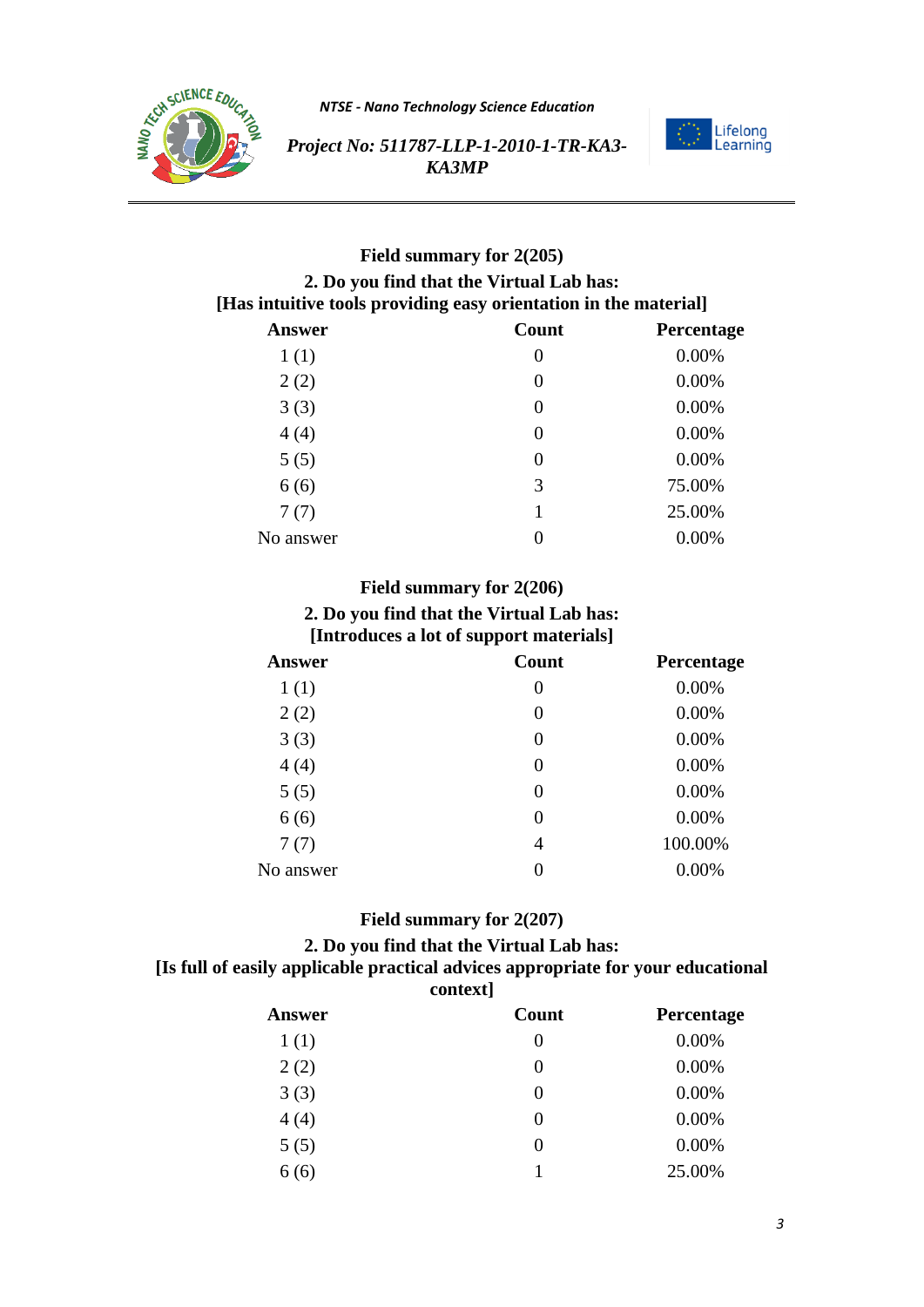



*Project No: 511787-LLP-1-2010-1-TR-KA3- KA3MP*

# **Field summary for 2(207) 2. Do you find that the Virtual Lab has: [Is full of easily applicable practical advices appropriate for your educational context]**

| Answer    | <b>Count</b> | <b>Percentage</b> |
|-----------|--------------|-------------------|
| 7(7)      |              | 75.00%            |
| No answer |              | $0.00\%$          |

# **Field summary for 2(208)**

#### **2. Do you find that the Virtual Lab has: [Includes enough explanations]**

| <b>Answer</b> | Count          | Percentage |
|---------------|----------------|------------|
| 1(1)          | $\overline{0}$ | 0.00%      |
| 2(2)          | $\overline{0}$ | 0.00%      |
| 3(3)          | $\overline{0}$ | 0.00%      |
| 4(4)          | $\overline{0}$ | 0.00%      |
| 5(5)          | $\Omega$       | 0.00%      |
| 6(6)          | $\overline{2}$ | 50.00%     |
| 7(7)          | $\overline{2}$ | 50.00%     |
| No answer     |                | 0.00%      |
|               |                |            |

# **Field summary for 2(209)**

#### **2. Do you find that the Virtual Lab has: [Experiments that are detailed and well explained]**

| <b>Answer</b> | Count          | Percentage |
|---------------|----------------|------------|
| 1(1)          | 0              | 0.00%      |
| 2(2)          | $\overline{0}$ | 0.00%      |
| 3(3)          | $\overline{0}$ | 0.00%      |
| 4(4)          | $\overline{0}$ | 0.00%      |
| 5(5)          | $\overline{0}$ | 0.00%      |
| 6(6)          | $\overline{2}$ | 50.00%     |
| 7(7)          | $\overline{2}$ | 50.00%     |
| No answer     | $\overline{0}$ | 0.00%      |
|               |                |            |

### **Field summary for 2(210)**

**2. Do you find that the Virtual Lab has: [Ideas that you will implement in your practice]**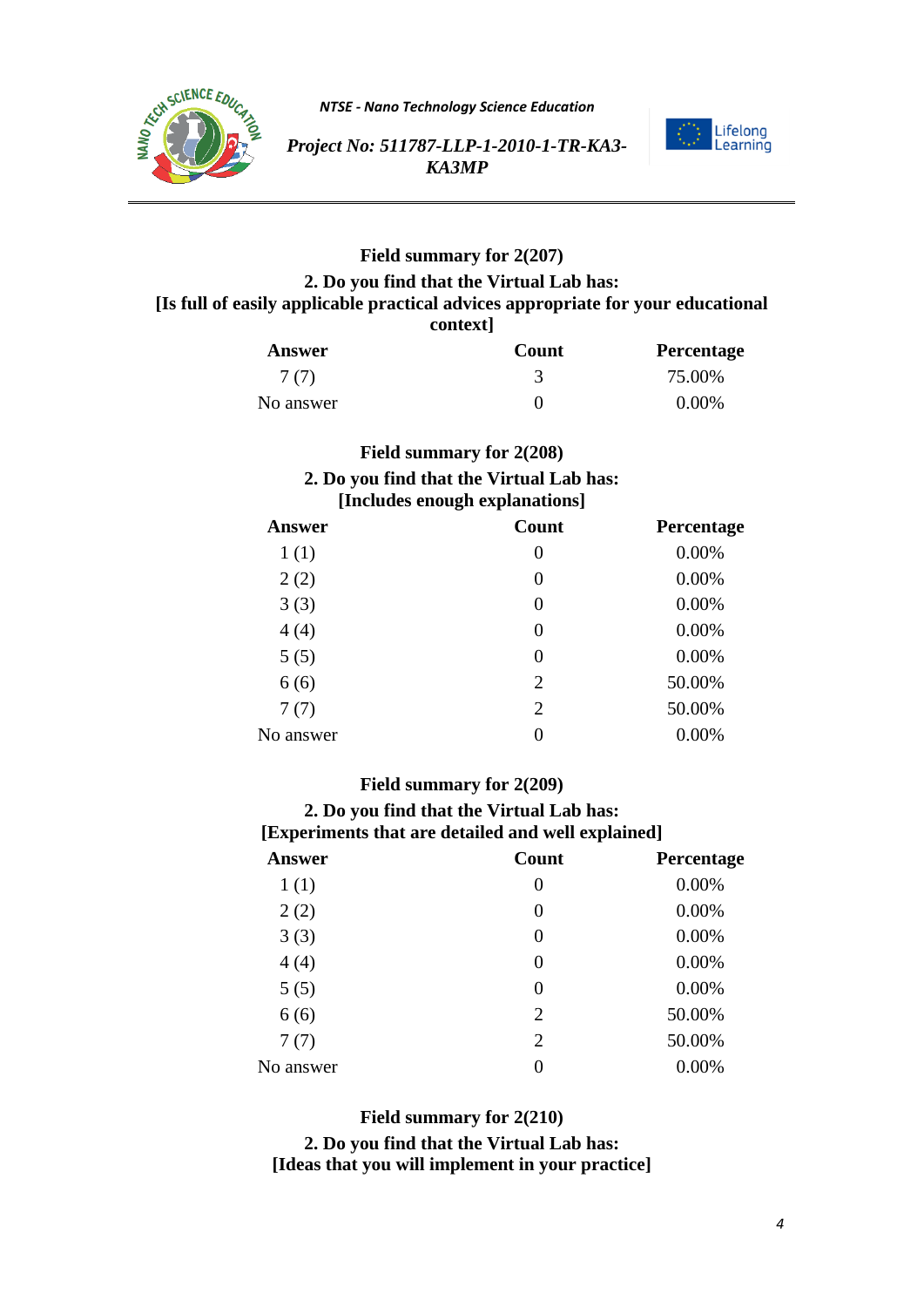



*Project No: 511787-LLP-1-2010-1-TR-KA3- KA3MP*

| <b>Answer</b> | Count          | Percentage |
|---------------|----------------|------------|
| 1(1)          | 0              | 0.00%      |
| 2(2)          | 0              | 0.00%      |
| 3(3)          | 0              | 0.00%      |
| 4(4)          | 0              | 0.00%      |
| 5(5)          | $\overline{2}$ | 50.00%     |
| 6(6)          | $\overline{0}$ | 0.00%      |
| 7(7)          | $\overline{2}$ | 50.00%     |
| No answer     | 0              | 0.00%      |

### **Field summary for 3(301)**

# **3. Please read the statements below and tick the box that you feel is most appropriate:**

### **[Overall, I am satisfied with how easy it is to use this tool]**

| Answer        | Count        | <b>Percentage</b> |
|---------------|--------------|-------------------|
| Yes(Y)        | 4            | 100.00%           |
| No(N)         | $\theta$     | $0.00\%$          |
| Uncertain (U) | $\mathbf{0}$ | 0.00%             |
| No answer     | 0            | $0.00\%$          |

### **Field summary for 3(302)**

#### **3. Please read the statements below and tick the box that you feel is most appropriate: [It was simple to use this tool]**

| <b>ITE was simple to use this toon</b> |       |            |  |
|----------------------------------------|-------|------------|--|
| Answer                                 | Count | Percentage |  |
| Yes(Y)                                 |       | 100.00%    |  |
| No(N)                                  |       | $0.00\%$   |  |
| Uncertain (U)                          | 0     | 0.00%      |  |
| No answer                              |       | 0.00%      |  |

### **Field summary for 3(303)**

**3. Please read the statements below and tick the box that you feel is most appropriate:**

| [I can effectively support my work using this tool] |       |                   |
|-----------------------------------------------------|-------|-------------------|
| Answer                                              | Count | <b>Percentage</b> |
| Yes(Y)                                              |       | 100.00%           |
| No(N)                                               |       | $0.00\%$          |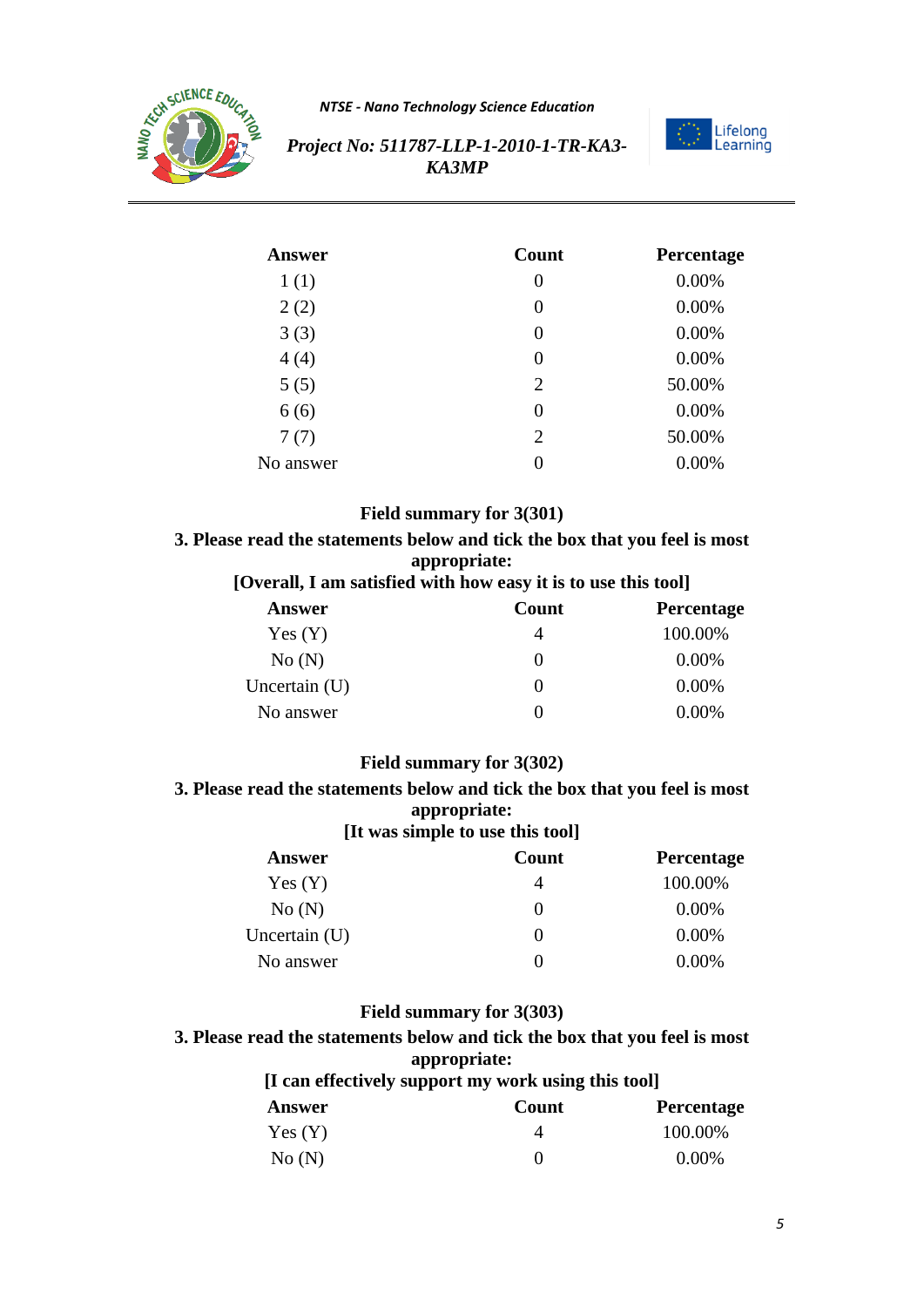



*Project No: 511787-LLP-1-2010-1-TR-KA3- KA3MP*

# **Field summary for 3(303) 3. Please read the statements below and tick the box that you feel is most appropriate: [I can effectively support my work using this tool] Answer Count Percentage** Uncertain (U)  $0.00\%$ No answer  $0$  0.00%

# **Field summary for 3(304)**

**3. Please read the statements below and tick the box that you feel is most appropriate:**

| [I feel comfortable using this tool] |  |
|--------------------------------------|--|
|--------------------------------------|--|

| Answer          | Count    | <b>Percentage</b> |
|-----------------|----------|-------------------|
| Yes(Y)          | 4        | 100.00%           |
| No(N)           | $\theta$ | $0.00\%$          |
| Uncertain $(U)$ | $\theta$ | 0.00%             |
| No answer       | $\theta$ | $0.00\%$          |

### **Field summary for 3(305)**

# **3. Please read the statements below and tick the box that you feel is most appropriate:**

### **[It was easy to learn to use this tool]**

| Answer          | Count             | <b>Percentage</b> |
|-----------------|-------------------|-------------------|
| Yes(Y)          | 4                 | 100.00%           |
| No(N)           | $\theta$          | $0.00\%$          |
| Uncertain $(U)$ | $\theta$          | $0.00\%$          |
| No answer       | $\mathbf{\Omega}$ | $0.00\%$          |

### **Field summary for 3(306)**

# **3. Please read the statements below and tick the box that you feel is most appropriate:**

### **[It is easy to find the information I needed]**

| <b>Answer</b>   | Count             | Percentage |
|-----------------|-------------------|------------|
| Yes(Y)          | 4                 | 100.00%    |
| No(N)           | $\mathbf{\Omega}$ | 0.00%      |
| Uncertain $(U)$ | $_{0}$            | 0.00%      |
| No answer       | $^{(1)}$          | $0.00\%$   |